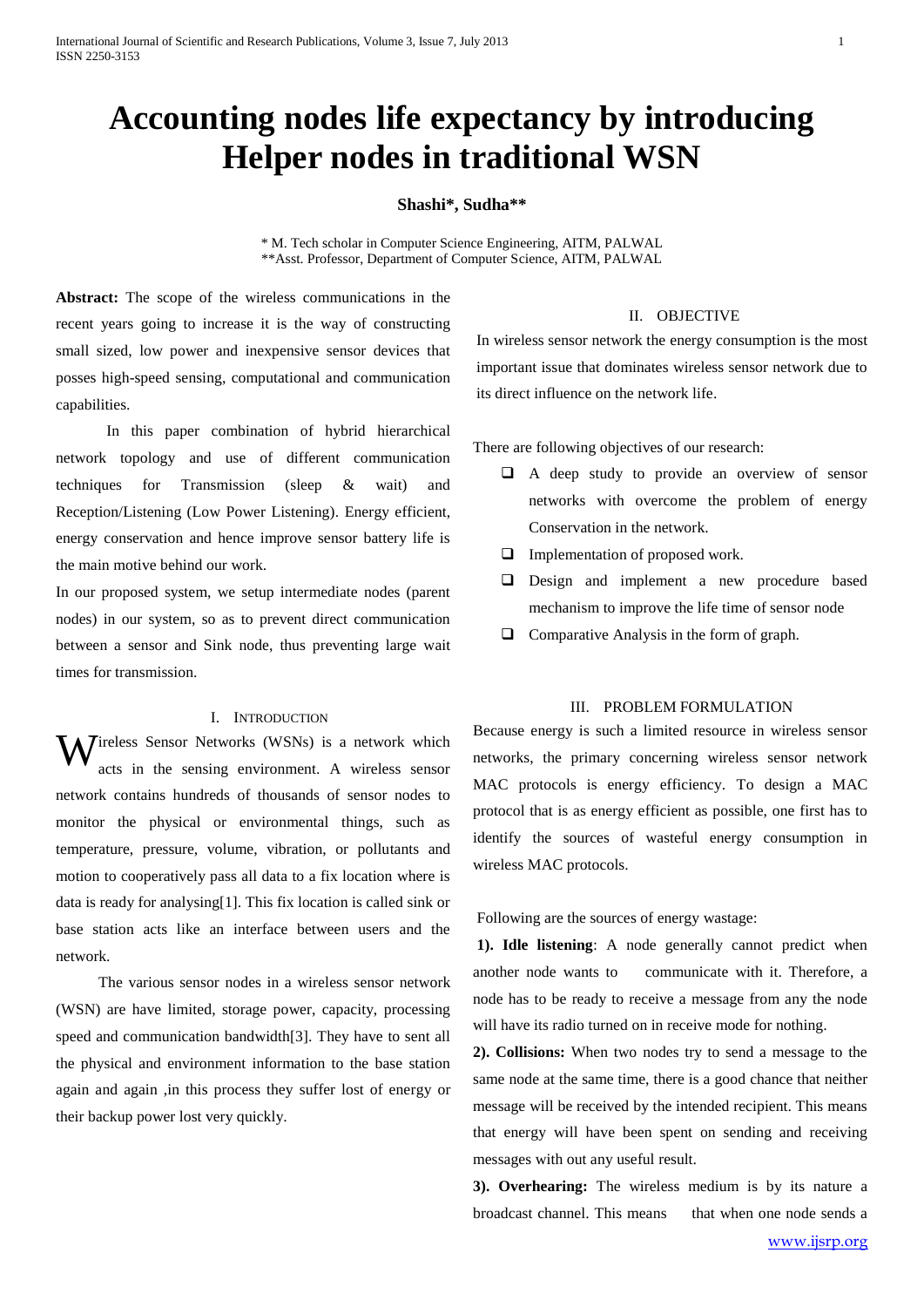message, all nodes in its vicinity will receive the message, even when the message is of interest to only a single node. If the nodes that have no save energy.

**4). Control packet overhead:** MAC protocols usually send short messages for signaling purposes. For example, after a message has been successfully received, many MAC protocols send a short acknowledgement back to the sender. Although these packets are useful for robustness, sending them does consume energy without conveying useful information at the application level and must therefore be considered overhead.

# IV. METHODOLOGY

The considered system architecture relies on three types/roles of sensor nodes:

- **Sensing nodes (or sources)** that sense certain physical parameters and transmit the relevant information towards other nodes in the infrastructure.
- **Communication (or relay)** nodes that, wirelessly, receive readings from sensing nodes (or other communication nodes) and relay them upstream towards the final recipient of such information.
- **Sink** nodes that are the final recipients of the sensed information. Sink nodes are typically connected to conventional computing equipment for complex processing of the accumulated readings.

# V. PROCEDURE FOR OUR PROPOSED WORK

Step 1: -**Initialization**: - Initialize the simulation environment. Fixed Position Sink and Helper Nodes are deployed. Sink is assigned black color, and helper nodes are assigned distinct colors.

Step 2: -**Deployment**:- Randomly 100 sensors nodes are deployed in the system, with a minimum separation distance of 30 units with existing nodes, so as to avoid physical proximity and collision.Initially nodes will be black and hollow triangles. Step 3: -**Registration**: - Each node registers itself to closest available governing node (helper or sink). Node will take color of its governing node, and will be filled, denoting it has sufficient energy for transmission.Governing nodes will be updated with a number, which shows how many sensors are registered under it. It is displayed inside the corresponding rectangular blocks of governing nodes.

Step 4: -**Simulation**: - Accounting is kept for calculations made at each step, and changes that have occurred. Environment is set automatically simulate continuous transmissions between sensor nodes and governing nodes. Simulation is made for both Traditional (Sink-Sensor only) WSN and Improved (Sink + Helper - Sensor) WSN. As simulation proceeds, sensors will begin to lose power, and will one by one deplete to Death. The dead sensors are represented as hollow triangles. Thus with progress in simulation, sensors can be seen converting from filled to hollow triangles on the simulation environment screen. Simulation will continue until all the sensors are dead.

Step 5: -**Plotting**: - After Simulation Ends, collected data is plotted into form of graphs to visually analyze and present the gain achieved in various factors. Two graphs are potted:- Active Sensor graph, which shows no of active sensors at each step of simulation and the No of transmissions graph, which shows transmissions made by each sensor in the system using available quota of energy.

#### VI. COMPARISON & RESULT ANANLYSIS



#### **1. Active Sensor Graph**

Graph is plotted against number of active sensors (having sufficient power to complete at least 1 transmission) over a period of time/ no of steps/ no of transmissions done.

- **X-axis** represents no of steps/transmissions done in the network.
- **Y-axis** represents the number of active sensors.

There are two curves being plotted, one for normal WSN (Traditional - Red) and one for Our Proposed WSN (Improved – Green)

Explanation of Graph:-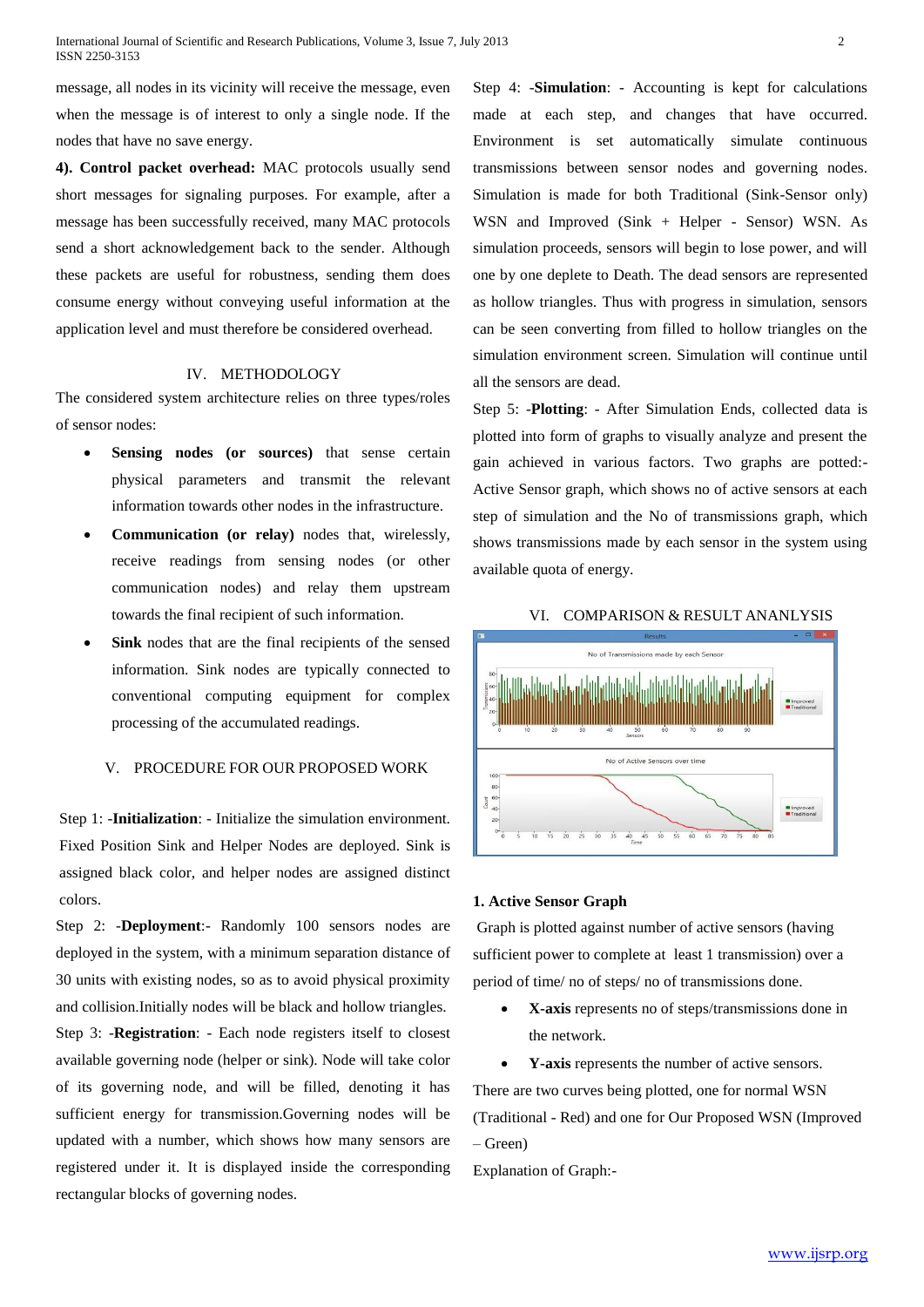1) **Traditional** – The number of active sensors remains 100% (100 sensors in this case) till  $x=31$ , that means the network is stable and fully active till 31 transmissions by each sensor.

Then there is a gradual fall till  $x=71$ , sensors batteries are depleting one by one.

For X>71 no of active sensors is zero. No sensors are active now, the network is dead.

2) **Improved** – The number of active sensors remains 100% till x=55, that means the network is stable and fully active till 55 transmissions by each sensor. Then there is a gradual fall till  $x=85$ , sensors batteries are depleting one by one.

For x>85 no of active sensors is zero. No sensors are active now, the network is dead.



# **2. Transmissions made by each sensor**

This graph is plotted against number of transmission made by sensors over sensor id.

- **X-axis** represents the sensor id.
- **Y-axis** represents the number of transmission made by a particular sensor.

There are two bars being plotted for each sensor, one for normal WSN (Traditional - Red) and one for Our Proposed WSN (Improved – Green)

Explanation of Graph:-

Consider Sensor id=1, the green bar represents 66 transmissions were made in our proposed system , and the red bar represents 40 transmission were made in traditional WSN. Consider sensor id=99, the green bar represents 70

transmissions were made in our proposed system , and the red bar represents 39 transmission were made in traditional WSN.



# VII. CONCLUSION

With the evidence of comparison graphs and simulation results, we can conclude that our proposed system has been successful in conserving Sensor's energy and extend their work lifespan as compared to a simple WSN.

Intermediate Parent Nodes successfully perform their act of Data collection, sensor management thus dividing the role of Sink Node among them, preventing the situation of long waiting periods for sensors for data transmission. Parent Nodes have enabled Sink to issue accurate data requests and being served by sensors nodes, by implementing sensor registration system and maintaining a list of registered sensors and active sensors.

## VI. **Advantages and Sacrifices**

## **1. Advantages**

- Presence of Intermediate Nodes (regulatory authority) ensures minimum waiting time, minimum overhearing, and a much more organized form of communications.
- 1) A cut in distance because of availability of nearby Parent Nodes, cuts the amount of power required to boost the transmission signal.
- 2) Intermediate nodes enables registration system, so the sensor nodes do not wander anonymously and a list of active nodes is maintained at corresponding parent node, also making it easy to find and issue an exclusive data request for a particular sensor node.

## **2. Sacrifices**

1) Additional Hardware in form of Parent Nodes is required. With hardware becoming increasingly